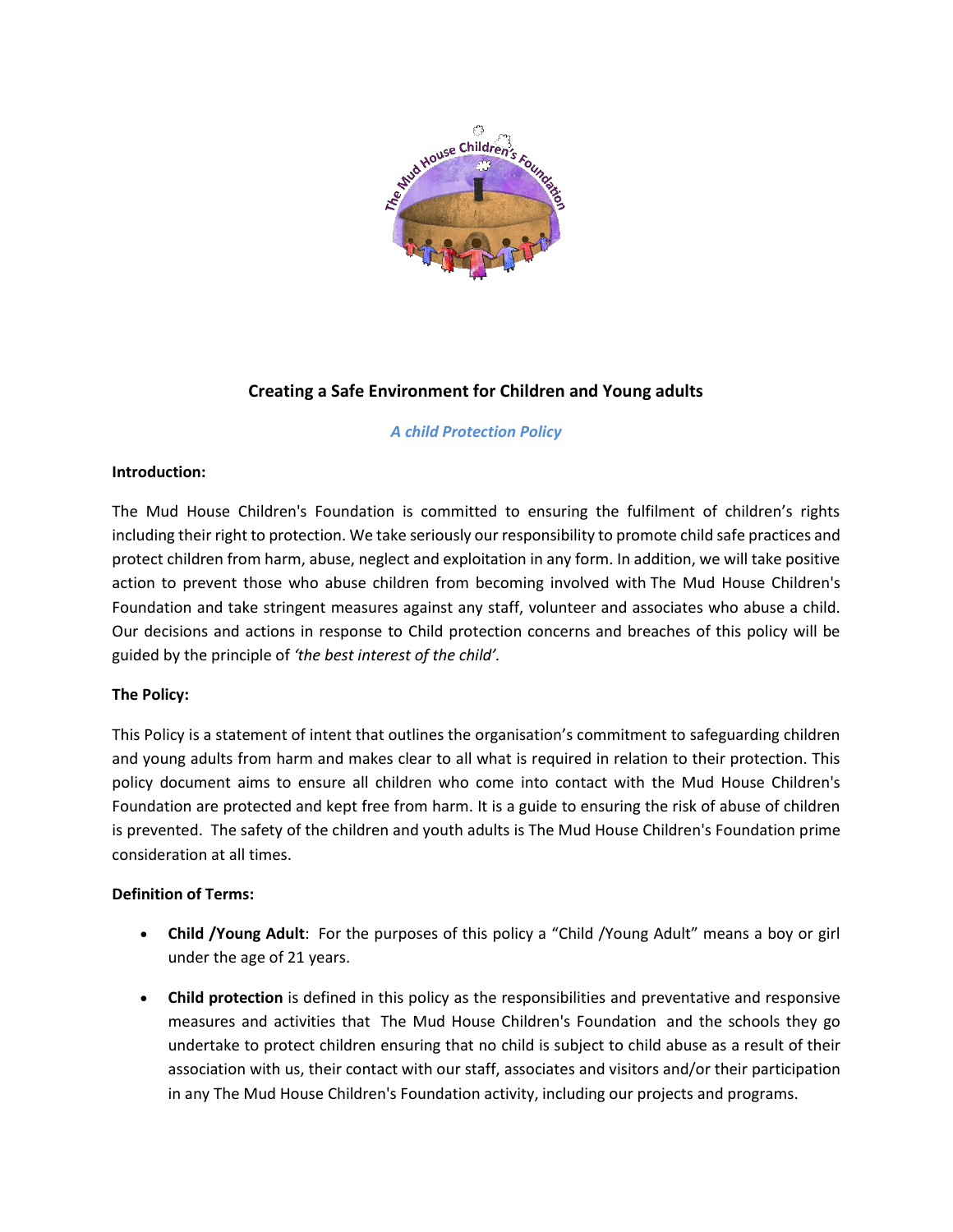#### • **Child abuse**:

- o We define child abuse as all forms of physical abuse, emotional/psychological illtreatment, sexual abuse and exploitation, neglect or negligent treatment, commercial or other exploitation of a child and includes any actions that result in actual or potential harm to a child. Child abuse may be a deliberate act or it may be failing to act to prevent harm. Child abuse consists of anything which individuals, institutions or processes do or fail to do, intentionally or unintentionally, which harms a child or damages their well being, dignity and prospect of safe and healthy development into adulthood.
- o **Physical abuse**: Physical abuse is a non-accidental act on a child that results in physical harm. This includes, but is not limited to, beating, hitting, shaking, burning, drowning, suffocating, biting, poisoning or otherwise causing physical harm to a child. Physical abuse also involves the fabrication or inducing of illness.
- o **Emotional abuse** is the persistent emotional ill treatment of a child such as to cause severe and persistent adverse effect on the child's emotional development. This can include a pattern of rejecting, degrading, ignoring, isolating, corrupting, exploiting or terrorising a child. It may also include age or developmentally inappropriate expectations being imposed on children. It also includes the seeing or hearing the ill treatment of others.
- o **Sexual Abuse** involves forcing or enticing a child or young person to take part in sexual activities (penetrative and non-penetrative, for example, rape, kissing, touching, masturbation) as well as non-contact acts such as involving children in the looking at or production of sexual images, sexual activities and sexual behaviours.
- o **Neglect** is defined as the persistent failure to meet a child's basic physical, emotional and/or psychological needs, likely to result in the serious impairment of the child's health or development.

#### **Scope of the Child Protection Policy:**

This Child Protection Policy applies to all The Mud House Children's Foundation staff, volunteers, associates and visitors who must comply with its requirements and understand the sanctions that may be applied for breaches of the policy. Everyone who works with and engages with The Mud House Children's Foundation has a responsibility to ensure that children are protected.

This policy does not extend to child protection mechanisms in communities where The Mud House Children's Foundation works, as we recognise that communities partnering with us are best placed to address the risks of harm that exist within children's own communities ie the schools to which the children attend.

#### **Principles of the Policy:**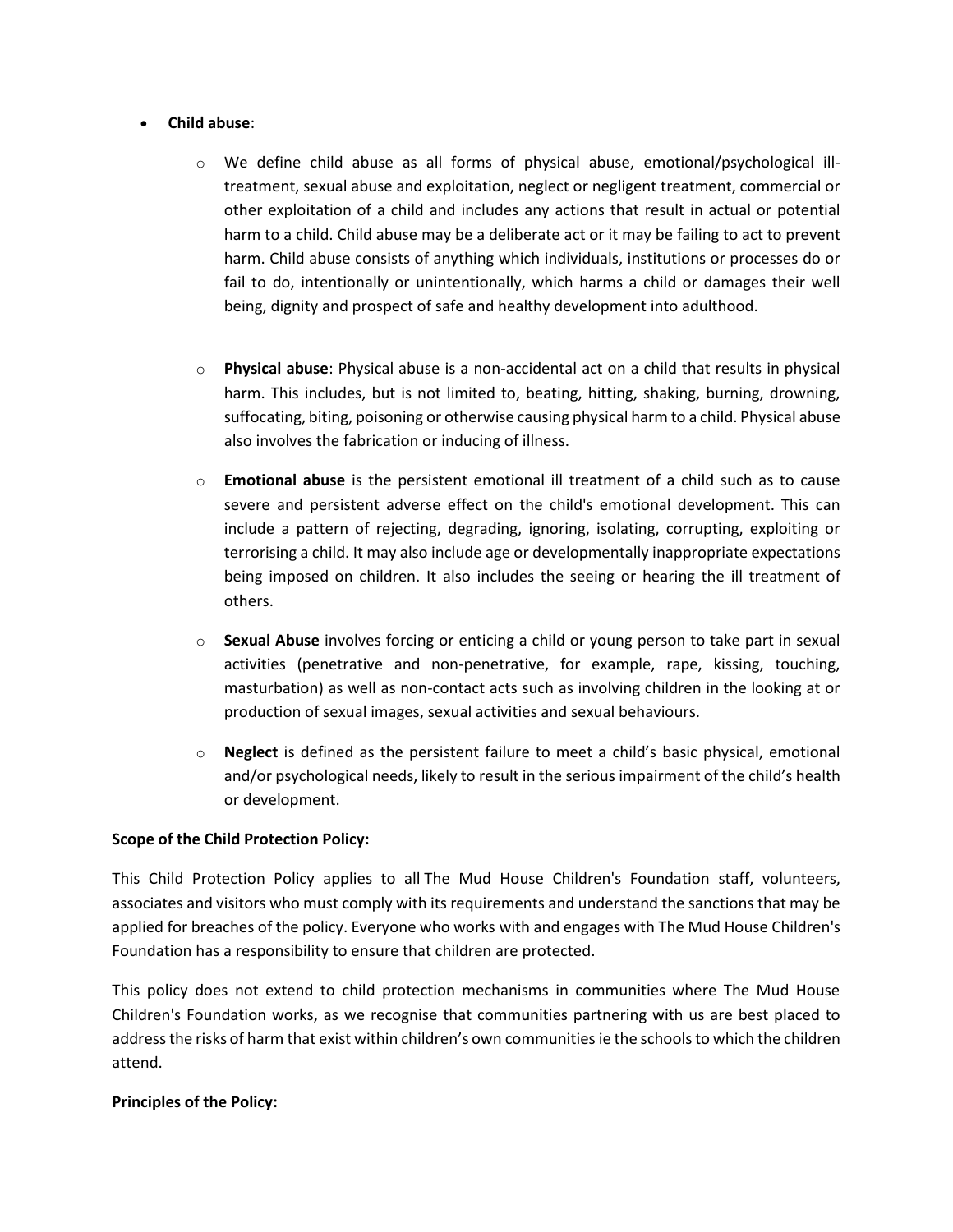This policy is informed by a set of principles that are derived from the United Nations Convention on the Rights of the Child (UNCRC) and include:

- All children have equal rights to protection from abuse and exploitation.
- Each child has a fundamental right to life, survival and development.
- All children should be encouraged to fulfil their potential, and inequality and discrimination should be challenged.
- Children will be assured the right to express their views freely and this will be given 'due weight' in accordance with their age and level of maturity. We will not discriminate against any child. All children will be treated with respect irrespective of gender, nationality or ethnic origin, religious or political beliefs, age, physical or mental health and gender identity, family, socio-economic and cultural background, or any history of conflict with the law.
- Everybody has a responsibility to support the care and protection of children.

The Mud House Children's Foundation has particular responsibilities to children who come into contact with us. No child must come to harm as a result of their engagement with The Mud House Children's Foundation.

These particular responsibilities extend to those individuals or organisations that are associated with The Mud House Children's Foundation . Therefore, everyone working for or associated with The Mud House Children's Foundation work must be aware of and adhere to the provisions of this policy. The Board of Trustees will ensure that all persons and/or organizations partnering with The Mud House Children's Foundation are aware of our safeguarding policy.

#### **Statement of Commitment**

We recognise that safeguarding the welfare of children is both an individual and organisational responsibility.

#### **We promise:**

- To take children seriously when they tell us about abuse, and to get help for them. If the abuser is a The Mud House Children's Foundation staff or associate we will make sure the abuse stops and that necessary action is taken against the abuser.
- To make sure children are always safe when we take them away from their communities, we will seek permission from parents.
- When we take videos or photos, or write stories about children they will be respectful, ensurint that they will not make children feel ashamed, or put children at risk.
- When we have private information about a child we will keep it safe.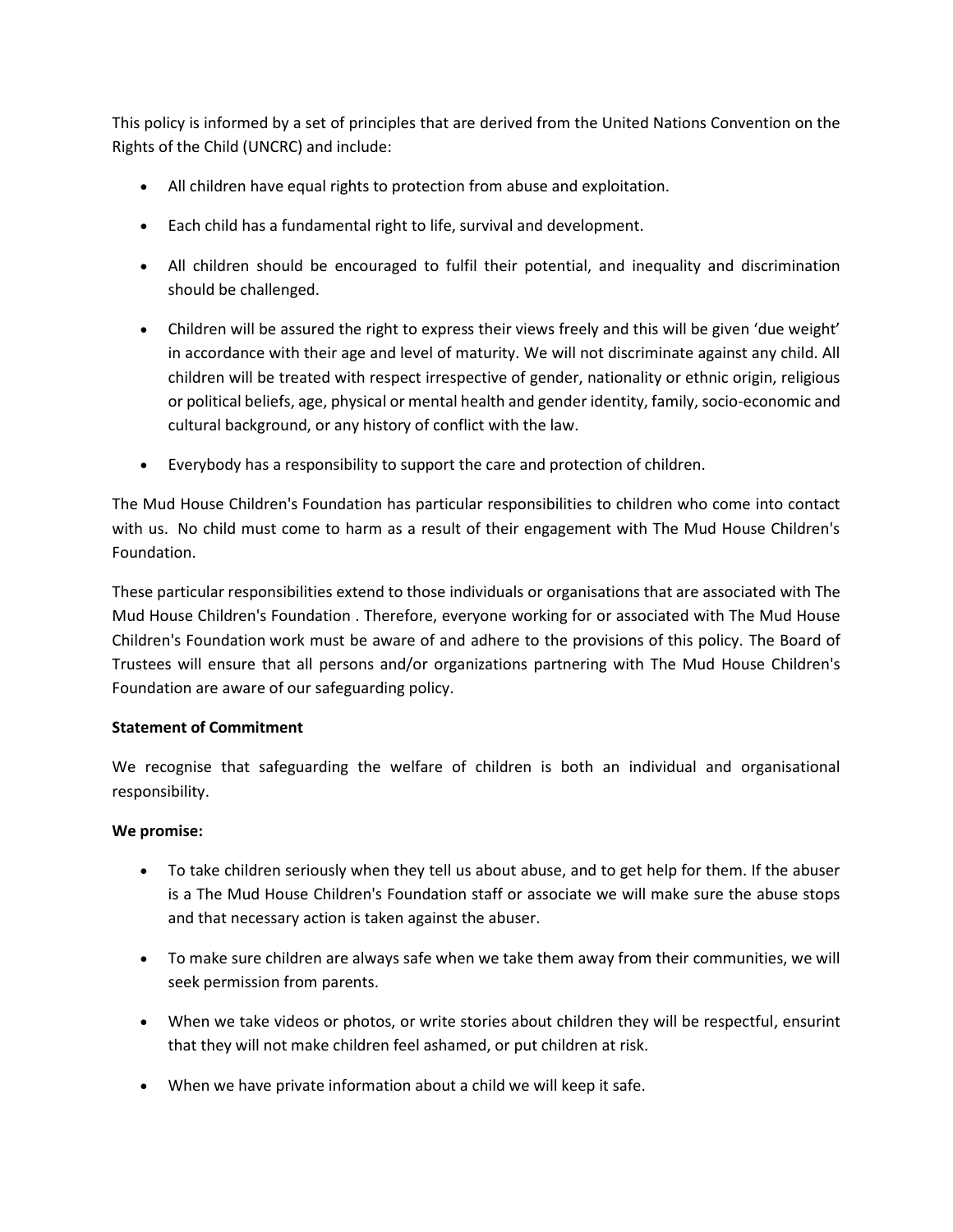The Mud House Children's Foundation is committed to complying with all relevant laws and will support all efforts aimed at achieving justice for children and young people who have encountered any form of abuse.

#### **Staff, Volunteers, Committees and Associates Responsibility in Child Protection**

This section identifies the expectations and requirements of staff, associates and volunteers (The Mud House Children's Foundation Team).

- All staff, committee members and volunteers have a responsibility to keep children safe and have a role in reporting concerns of potential or actual abuse.
- It is the responsibility of the The Mud House Children's Foundation team to be vigilant, have knowledge and awareness of the indicators of potential or actual abuse and to report any concerns, suspicions or allegations of suspected abuse immediately and ensure that the concern is taken seriously.
- It is recommended that two adults are present when working with children. This is not always possible however; when only one adult is present, the supervisor needs to be extra cautious about their interaction with the children.
- It is the responsibility of The Mud House Children's Foundation and heads of schools with the committee to thoroughly vet and check those volunteers that they wish to entrust as supervisors. It is recommended that the committees ensure that any supervisor appointed is reliable, dutiful and responsible and has been vetted ultimately with a Certificate of Good Conduct. The appointment of suitable supervisors is ultimately the responsibility of The Mud House Children's Foundation and committees, who would be more knowledgeable and better informed about the appropriate candidates.

#### **Child Protection Procedures under the Maasai Hostel Program):**

#### **Step 1**

Any cases of suspected or actual abuse within the Hostel will be reported to the manager / head of boarding and the The Mud House Children's Foundation immediately (and certainly within 12 hours) of the The Mud House Children's Foundation team becoming aware of the case. The matter will be entered into the hostel occurrence book and the entry witnessed by a second adult.

#### **Step 2**

The manager will within 12 hours (of receiving a child abuse report) convene the committee and deliberate on the matter; The committee will make a decision on whether to report the matter to the Police and the Department of Children affairs; if the committee is unable to reach consensus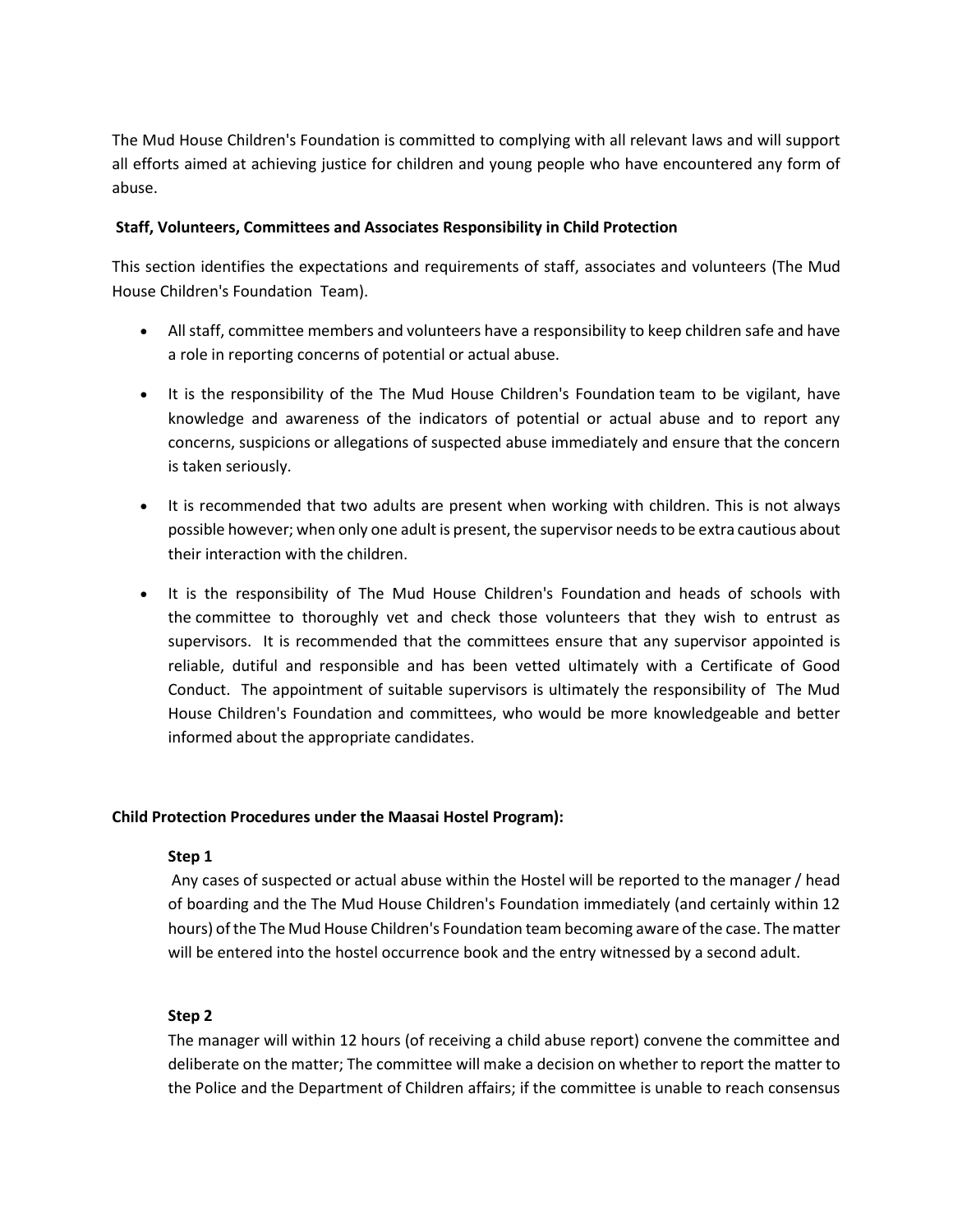on the next course of action, advice will be sought from the local officer within 24 hours of the committee meeting. The matter will thereafter, be reported to the appropriate authorities concerned (the Police and the welfare department). Minutes of the committee's deliberations will be minuted and signed by the secretary and the chairman of the committee.

- If a child makes a disclosure of abuse to a member of The Mud House Children's Foundation team, no matter how unlikely the claim may sound; the member will take this claim seriously and follows the procedure above (step 1&2).
- Under no circumstances should a member of staff or volunteer attempt to conduct an investigation or deal with concerns regarding child abuse on their own.
- All decisions taken by The Mud House Children's Foundation Committee on a reported case of abuse must be entered into the The Mud House Children's Foundation occurrence book and captured under The Mud House Children's Foundation committee minutes. The minutes of The Mud House Children's Foundation committee must record clearly the action taken and the reason for the action. The minutes must be signed by the chairperson and the secretary (minute taker).
- The Mud House Children's Foundation Teams will note that giving information to the appropriate authorities to better protect children is not a breach in confidentiality. Wherever possible the family / carer of the child involved should be informed of what information has been shared and to which agency, and for what purpose. Guidance on sharing information with family/guardian is to be sought from the local welfare Office.

Any concerns by a supervisor of potential, suspected or alleged abuse within the community and affecting a The Mud House Children's Foundation participant must be brought to the attention of The Mud House Children's Foundation committee immediately.

## **Employment:**

In order to keep children safe our selection process must reflect our commitment to the protection of children from abuse. Employment is subject to our Child protection standards including background checks and adherence to our Child Protection Policy. In the recruitment of staff:

The Mud House Children's Foundation is committed to good practice in recruitment. We seek to recruit staff who respect and value children and who are committed to the highest standard of personal and professional conduct. This goes beyond simply complying with protocols and legislation, but extends to attempts to ensure that individuals have an appropriate set of personal and professional values and are committed to promoting the safety and well-being of children. Anybody receiving remuneration from The Mud House Children's Foundation will be required to acquire a "Certificate of Good Conduct"

#### **General Guidelines**

.

In communications about children, the following principles apply: